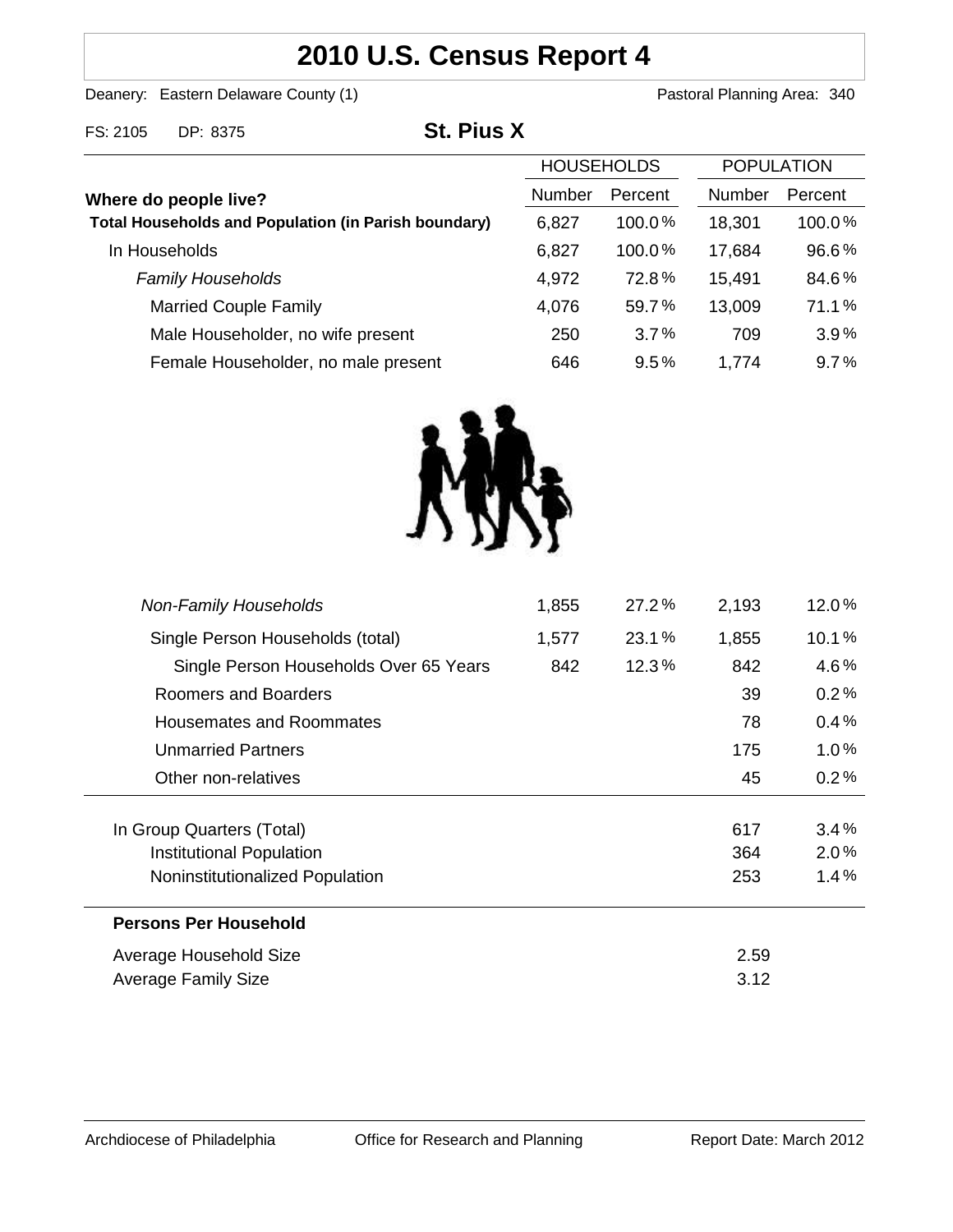# **2010 U.S. Census Report 4**

Deanery: Eastern Delaware County (1) Deanery: Eastern Delaware County (1)

FS: 2105 DP: 8375 **St. Pius X**

|                                                      |               | <b>POPULATION</b> |  |
|------------------------------------------------------|---------------|-------------------|--|
| Where do Children - Under Age 18 Live?               | <b>Number</b> | Percent           |  |
| Total Children - Under Age 18 (in Parish boundary)   | 3,771         | 100.0%            |  |
| In Households                                        | 3,763         | 99.8%             |  |
| Householder or spouse is under 18                    | 1             | 0.0%              |  |
| With Related:                                        |               |                   |  |
| Married-Couple Family                                | 3,085         | 81.8%             |  |
| Male Householder, No Wife Present                    | 110           | 2.9%              |  |
| Female Householder, No Husband Present               | 355           | 9.4%              |  |
| <b>Other Related Householder</b>                     | 27            | 0.7%              |  |
| <b>With Non-Relatives</b>                            | 21            | $0.6\%$           |  |
| Grandparent Householder                              | 162           | 4.3%              |  |
| In Group Quarters                                    | 9             | 0.2%              |  |
| Institutionalized population                         | 1             | 0.0%              |  |
| Noninstitutionalized population                      | 8             | 0.2%              |  |
| Where do Adults - Age 65 and Older - Live?           |               |                   |  |
| Total Adults - Age 65 and Older (in Parish boundary) | 3,665         | 100.0%            |  |
| In Households                                        | 3,305         | 90.2%             |  |
| Family Households:                                   | 2,385         | 65.1%             |  |
| Is Householder or Spouse                             | 2,072         | 56.5%             |  |
| With Other Relative Householder                      | 57            | 1.6%              |  |
| With Non-Related Householder                         | 10            | 0.3%              |  |
| is Parent                                            | 171           | 4.7%              |  |
| is Parent-in-Law                                     | 75            | 2.0%              |  |
| In Non-family Households:                            | 920           | 25.1%             |  |
| Male Living Alone                                    | 203           | $5.5\%$           |  |
| Male not Living Alone                                | 15            | 0.4%              |  |
| Female Living Alone                                  | 639           | 17.4%             |  |
| Female not Living Alone                              | 30            | 0.8%              |  |
| Other                                                | 33            | 0.9%              |  |
| In Group Quarters                                    | 360           | 9.8%              |  |
| Institutionalized population                         | 322           | 8.8%              |  |
| Noninstitutionalized population                      | 38            | 1.0%              |  |
| Housing Units in the Parish boundary                 |               |                   |  |
| <b>Total Housing Units</b>                           | 7,057         | 100.0%            |  |
| Occupied                                             | 6,827         | 96.7%             |  |
| Owner-Occupied                                       | 5,601         | 79.4%             |  |
| Renter-Occupied<br>÷Γ                                | 1,226         | 17.4%             |  |
| Vacant                                               | 230           | 3.3%              |  |

Archdiocese of Philadelphia **Office for Research and Planning** Report Date: March 2012